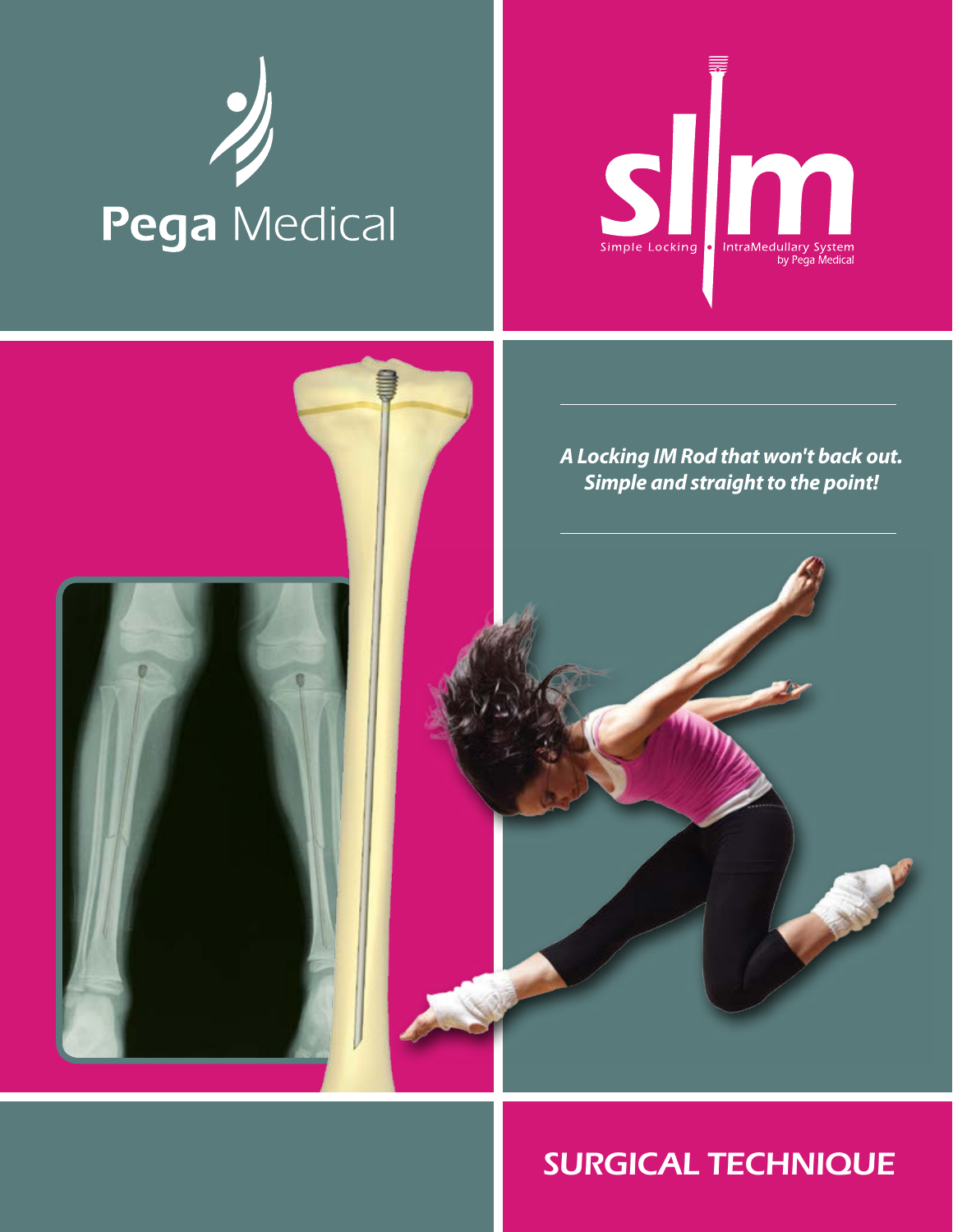

*The SLIM (Simple Locking IntraMedullary) System is a new generation of pediatric orthopedic nails specifically designed to create a stable fixation in long bones with small canals.*

# *Features and Benefits:*

- *• Diameter ranges from Ø 2.0 6.4 mm*
- *• Threaded head designed to reduce risk of implant migration*
- *• Distal locking option available for additional stability and lengthening over nail procedures*
- *• All-in-one instrumentation designed to ease insertion and removal*

| <b>The Simple Locking IntraMedullary</b> |  |  |  |  |
|------------------------------------------|--|--|--|--|
| <b>System</b>                            |  |  |  |  |

*Developed in collaboration with:*

*Kishore Mulpuri, MD Dror Paley, MD Daniel Green, MD*

# *Surgical Planning 2 Surgical Technique 4-8 The Simple Locking IntraMedullary Retrieval 8*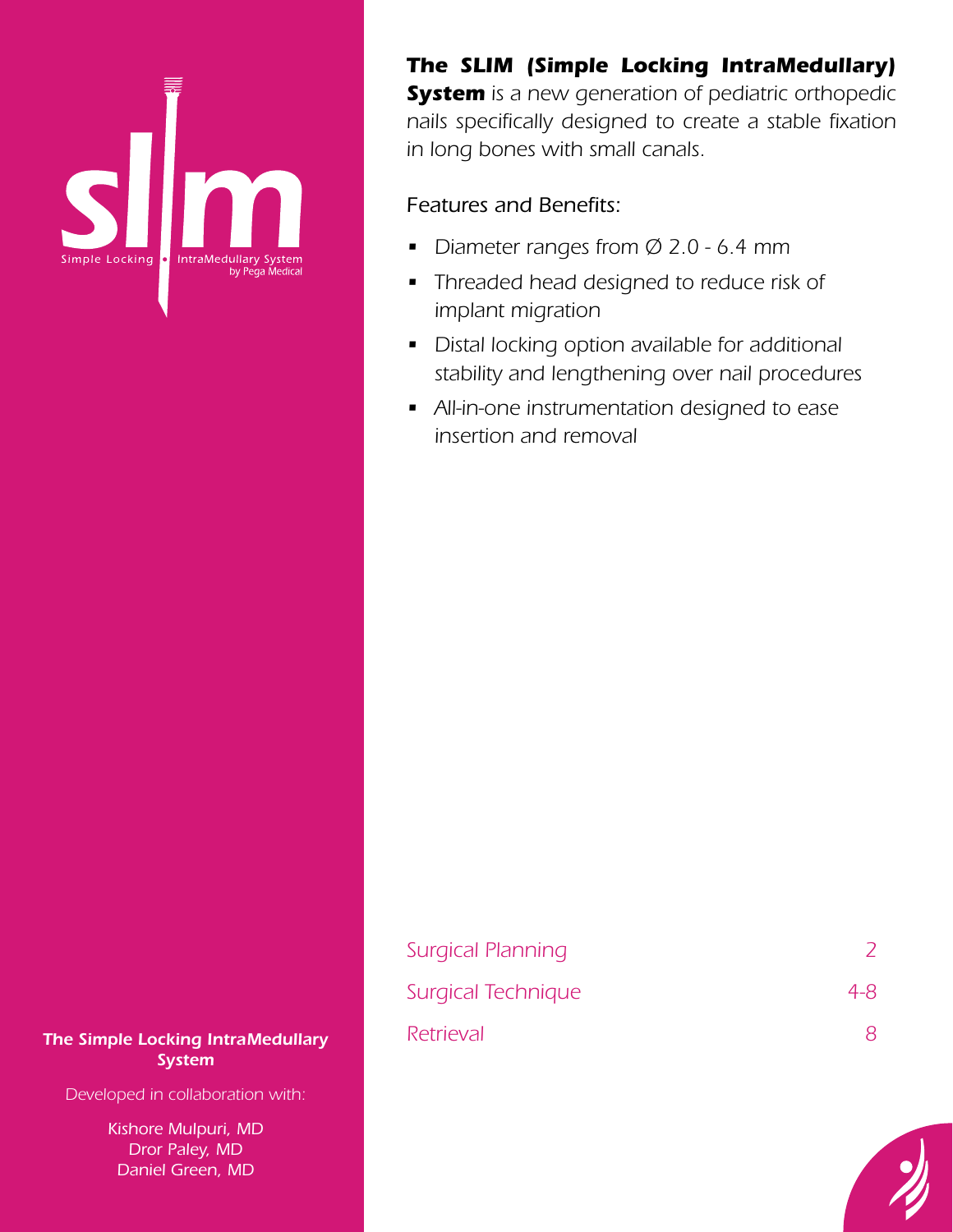# **SLIM Surgical Technique**

The SLIM (Simple Locking IntraMedullary) System consists of intramedullary fixation devices for use in long bones. The solid shaft and tapered point are designed to facilitate insertion into the medullary canal. Anchorage of the device is achieved through a conical cortical thread, which creates a wedged fixation in the epiphysis in order to reduce the risk of migration. Internal features, such as a hexagonal drive and an internal mechanical thread in the head of the device, allow for capture and guidance during insertion and retrieval. Additional proximal and distal locking holes provide pinning options in poor quality bone.

The SLIM implants are manufactured in medical grade Stainless Steel (SS316L, ASTM F138). The SLIMs are available in seven diameters: 2.0, 2.6, 3.2, 4.0, 4.8, 5.6 and 6.4 mm, from 80 mm up to 400 mm in length.



The SLIM System is intended as a temporary implant for alignment, stabilization and fixation of long bones that have been surgically prepared (osteotomy) for correction of deformities, or have sustained fractures due to trauma or disease. This includes the femur, tibia, humerus, ulna and fibula in the pediatric population (child and adolescent) , and patients with small intramedullary canals affected by skeletal displasias, osteogenesis imperfecta or other bone diseases.

# *Surgical Planning*

The following procedure is applicable to all intended uses of the SLIM.

### **DIAMETER CONSIDERATIONS**

Selection of the SLIM's diameter is based on the size of the isthmus of the medullary canal.

### **LENGTH CONSIDERATIONS**

The SLIM length can be determined preoperatively using x-ray imaging. The length of the SLIM can also be determined or confirmed intraoperatively after reduction. Under image intensification, place the SLIM over the affected limb and confirm the length. For patients with open physes, the SLIM's tip should end prior to the growth plate. Select the SLIM corresponding to the desired diameter and length from Table 1: SLIM Selection Guide.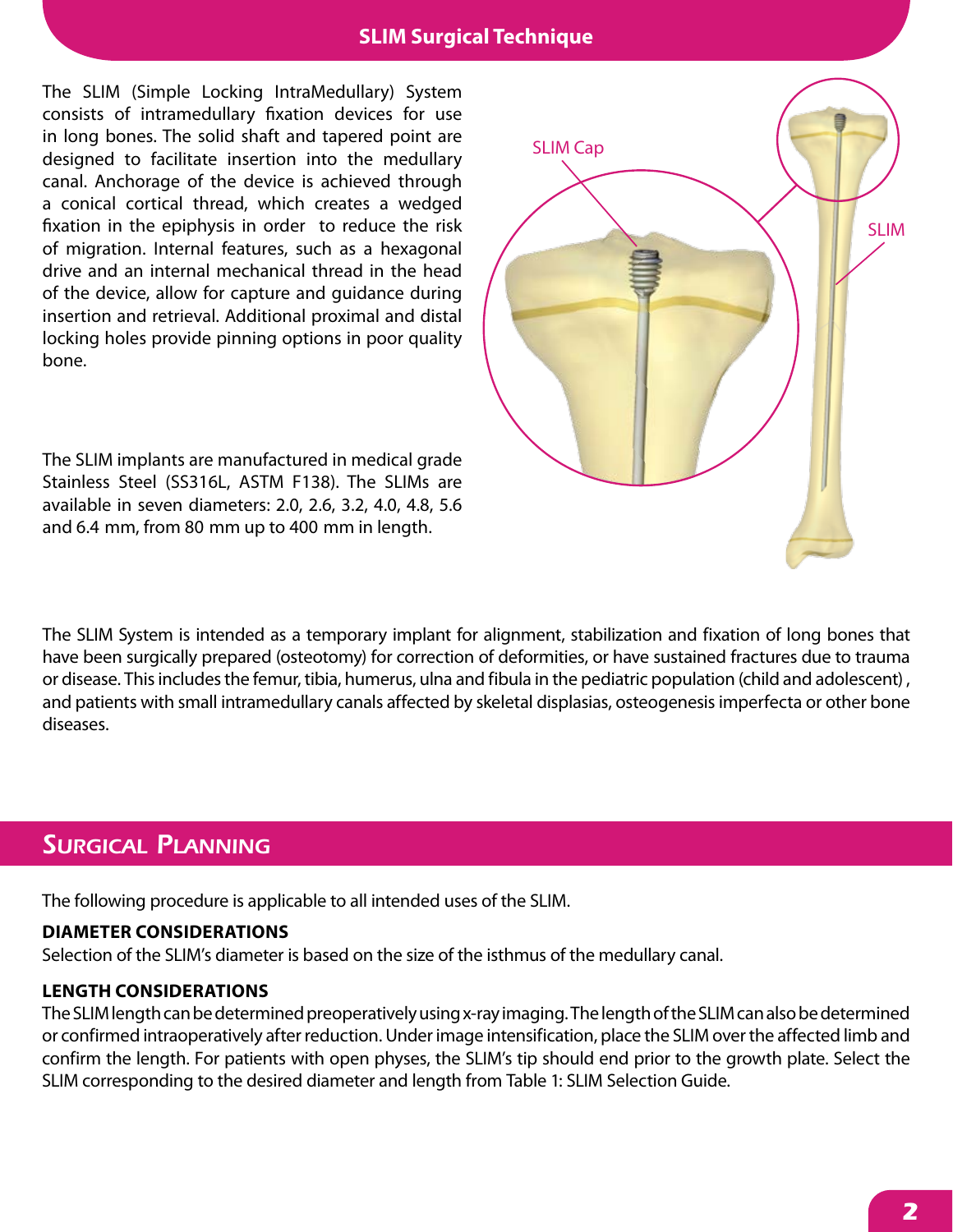

### **Table 1: SLIM Selection Guide**

|                                                                     | <b>CATALOG NUMBER</b> |            |            |            |            |            |            |
|---------------------------------------------------------------------|-----------------------|------------|------------|------------|------------|------------|------------|
| $\overline{\text{GD}(mm)}$<br>DIAMETER<br>$L$ (mm)<br><b>LENGTH</b> | 2.0                   | 2.6        | 3.2        | 4.0        | 4.8        | 5.6        | 6.4        |
| 80                                                                  | SLM-20-080            | SLM-26-080 | SLM-32-080 |            |            |            |            |
| 90                                                                  | SLM-20-090            | SLM-26-090 | SLM-32-090 |            |            |            |            |
| 100                                                                 | SLM-20-100            | SLM-26-100 | SLM-32-100 |            |            |            |            |
| 110                                                                 | SLM-20-110            | SLM-26-110 | SLM-32-110 |            |            |            |            |
| 120                                                                 | SLM-20-120            | SLM-26-120 | SLM-32-120 | SLM-40-120 | SLM-48-120 |            |            |
| 130                                                                 | SLM-20-130            | SLM-26-130 | SLM-32-130 | SLM-40-130 | SLM-48-130 |            |            |
| 140                                                                 | SLM-20-140            | SLM-26-140 | SLM-32-140 | SLM-40-140 | SLM-48-140 |            |            |
| 150                                                                 | SLM-20-150            | SLM-26-150 | SLM-32-150 | SLM-40-150 | SLM-48-150 |            |            |
| 160                                                                 | SLM-20-160            | SLM-26-160 | SLM-32-160 | SLM-40-160 | SLM-48-160 | SLM-56-160 | SLM-64-160 |
| 170                                                                 | SLM-20-170            | SLM-26-170 | SLM-32-170 | SLM-40-170 | SLM-48-170 | SLM-56-170 | SLM-64-170 |
| 180                                                                 | SLM-20-180            | SLM-26-180 | SLM-32-180 | SLM-40-180 | SLM-48-180 | SLM-56-180 | SLM-64-180 |
| 190                                                                 | SLM-20-190            | SLM-26-190 | SLM-32-190 | SLM-40-190 | SLM-48-190 | SLM-56-190 | SLM-64-190 |
| 200                                                                 | SLM-20-200            | SLM-26-200 | SLM-32-200 | SLM-40-200 | SLM-48-200 | SLM-56-200 | SLM-64-200 |
| 220                                                                 | SLM-20-220            | SLM-26-220 | SLM-32-220 | SLM-40-220 | SLM-48-220 | SLM-56-220 | SLM-64-220 |
| 240                                                                 | SLM-20-240            | SLM-26-240 | SLM-32-240 | SLM-40-240 | SLM-48-240 | SLM-56-240 | SLM-64-240 |
| 260                                                                 | SLM-20-260            | SLM-26-260 | SLM-32-260 | SLM-40-260 | SLM-48-260 | SLM-56-260 | SLM-64-260 |
| 280                                                                 | SLM-20-280            | SLM-26-280 | SLM-32-280 | SLM-40-280 | SLM-48-280 | SLM-56-280 | SLM-64-280 |
| 300                                                                 |                       |            |            | SLM-40-300 | SLM-48-300 | SLM-56-300 | SLM-64-300 |
| 320                                                                 |                       |            |            | SLM-40-320 | SLM-48-320 | SLM-56-320 | SLM-64-320 |
| 340                                                                 |                       |            |            | SLM-40-340 | SLM-48-340 | SLM-56-340 | SLM-64-340 |
| 360                                                                 |                       |            |            |            |            | SLM-56-360 | SLM-64-360 |
| 380                                                                 |                       |            |            |            |            | SLM-56-380 | SLM-64-380 |
| 400                                                                 |                       |            |            |            |            | SLM-56-400 | SLM-64-400 |

# *Surgical Technique*

The surgical technique should be performed under image intensification (C-arm) using a radiolucent table.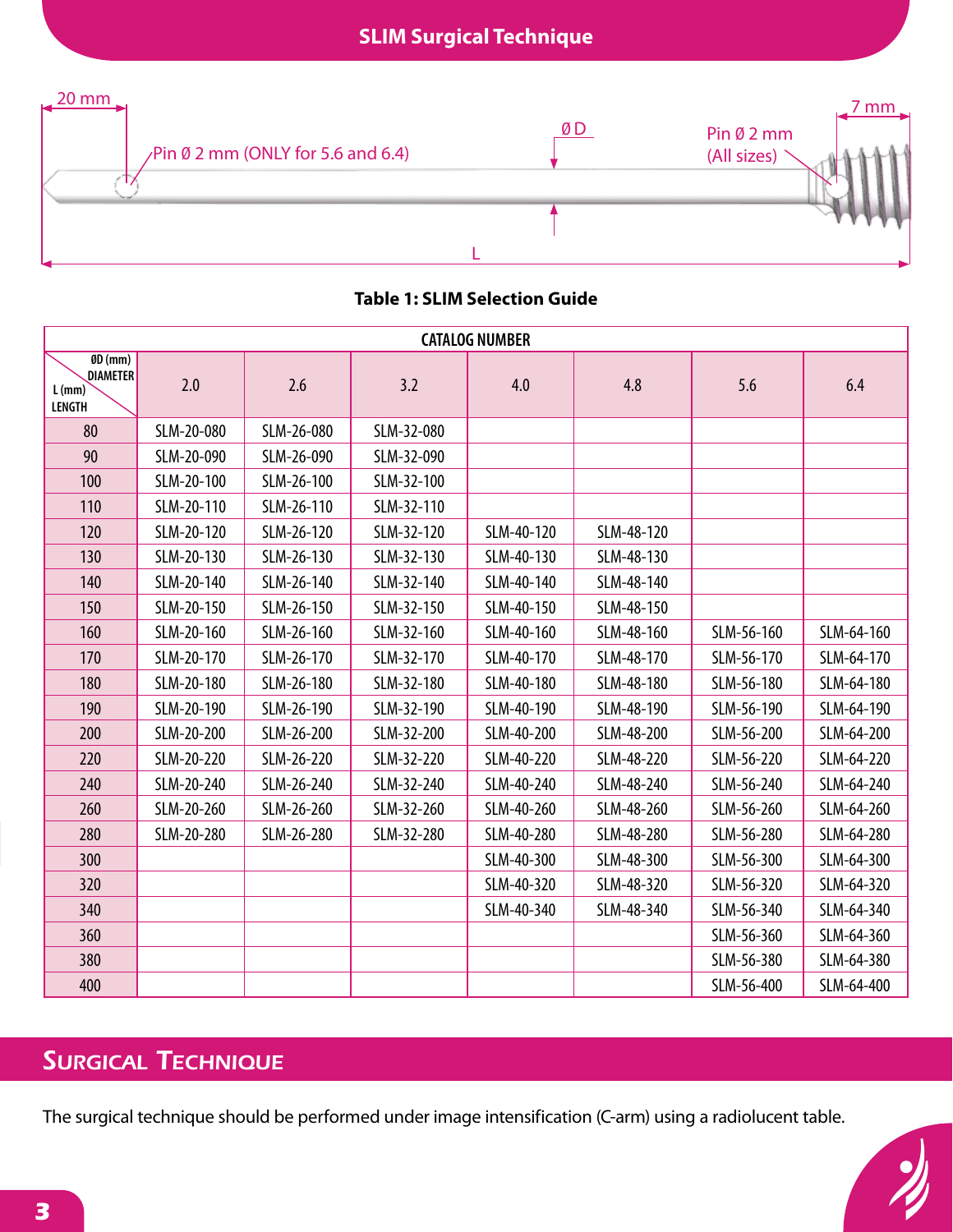# *Step 1*

### **ENTRY POINT / INCISION**

For all indications, adequate reaming must be performed in order to allow smooth nail insertion. It is recommended to rectify the canal before insertion of the straight implant as it can tolerate minimal amount of bending before being threaded into its final position.

### **Antegrade Femur**

Through a classic lateral approach, the femur is exposed subperiosteally. An entry point through the tip of the greater trochanter is used to avoid the Piriformis fossa.

### **Retrograde Femur**

The incision is made centered over, but not through the patellar ligament. Special care should be taken not to injure the medial and lateral menisci, the articular cartilage or the ACL. The entry point is located in the middle of the intercondylar notch (AP), anterior and lateral to the femoral attachment of the posterior cruciate ligament. On the lateral view, it should be located in the extension of the Blumensaat's intercondylar roof line.

### **Antegrade Tibia**

The incision is made centered over, but not through, the patellar ligament. Special care should be taken not to injure the medial and lateral menisci, the articular cartilage or the ACL. The entry point should be in line with the anatomical axis, medial to the lateral tibial eminence or just lateral to the midline. A retrograde approach is also possible through the medial malleolous.

### **Retrograde Fibula**

A 1.5 cm longitudinal skin incision is made 1 cm distal to the tip of the laletal malleolous. The entry point is in line with the centre of the medullary canal, at the medial line of the lateral ankle. An antegrade approach is also possible through the tip of the fibular head.

### **Antegrade Humerus**

A skin incision is made from the AC joint to the beginning of the deltoid fibers splitting the deltoid fibers and underlying supraspinatus tendon. Special care should be taken not to damage the coracoacromial ligament and subdeltoid bursa. The entry point in the humeral head should be in line with the bicipital groove, which is aligned with the intramedullary canal or slightly lateral to avoid the rotator cuff.

### **Antegrade Ulna**

A 1.5 cm longitudinal incision is made from the tip of the olecranon (proximal part of the ulna). The entry point is in line with the center of the medullary canal and in the center of the upper olecranon process. A retrograde approach is also possible from the distal metaphysis posteriorly.

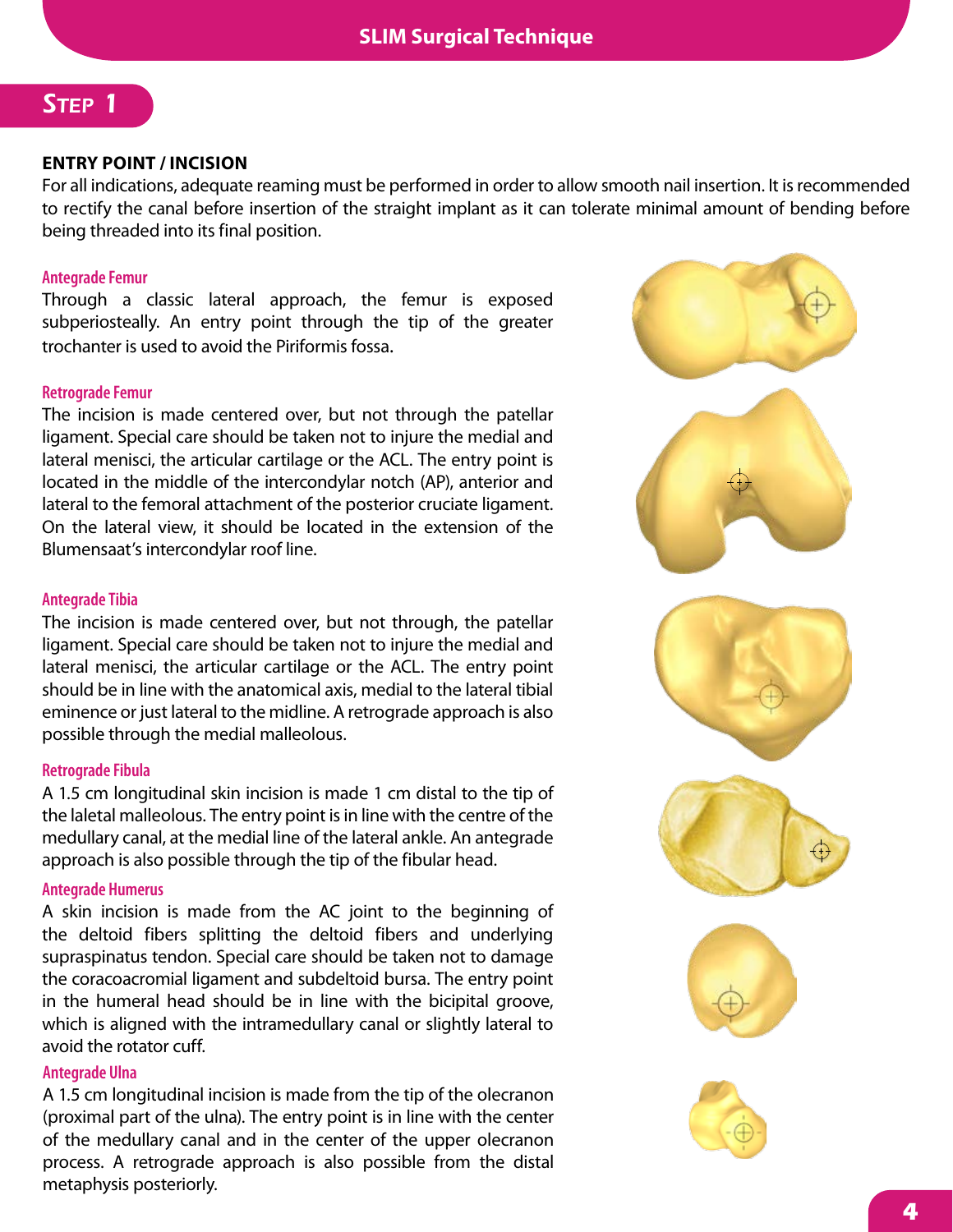# *Step 2*

# **CANAL PREPERATION**

Select the appropriate Reamer from the table below for preparation of the canal.

| <b>SLIM Size (mm)</b>             | Reamer     | <b>Guidewire</b>                   |
|-----------------------------------|------------|------------------------------------|
| $\emptyset$ 2.0 - $\emptyset$ 2.6 | SLM-DCA026 | non cannulated                     |
| $\emptyset$ 3.2                   | SLM-DCA032 | $\varnothing$ 1.6 mm               |
| $\alpha$ 4.0                      | SLM-DCA040 | SLM-GWR160                         |
| ø 4.8                             | SLM-DCA048 |                                    |
| ø 5.6                             | SLM-DCA056 | $\varnothing$ 2.0 mm<br>SLM-GWR200 |
| $\emptyset$ 6.4                   | SLM-DCA064 |                                    |

Reaming of the canal can be done percutaneously or through the osteotomy/fracture site. Remove the Reamer and Guidewire when reaming is complete.

For percutaneously reaming, a Tissue Protector [GIN-TPR100] is provided. Reaming can also be done manually using the provided Jacob Chuck Handle [GIN-JCH100].

**Do not force the Reamer when advancing becomes difficult. Partially retract the Reamer in order to clean out debris.**

# *Step 3*

# **SLIM ASSEMBLY**

Select the SLIM Driver corresponding to the appropriate SLIM family.

| <b>SLIM family</b>                | <b>Driver</b> |  |
|-----------------------------------|---------------|--|
| $\alpha$ 2.0 - 2.6 - 3.2          | SLM-DRV123    |  |
| $\emptyset$ 4.0 - 4.8 - 5.6 - 6.4 | SLM-DRV146    |  |

Mount the SLIM onto the Driver by turning the knob clockwise.



**There should be no space between the SLIM Driver and the SLIM once assembly is completed.**



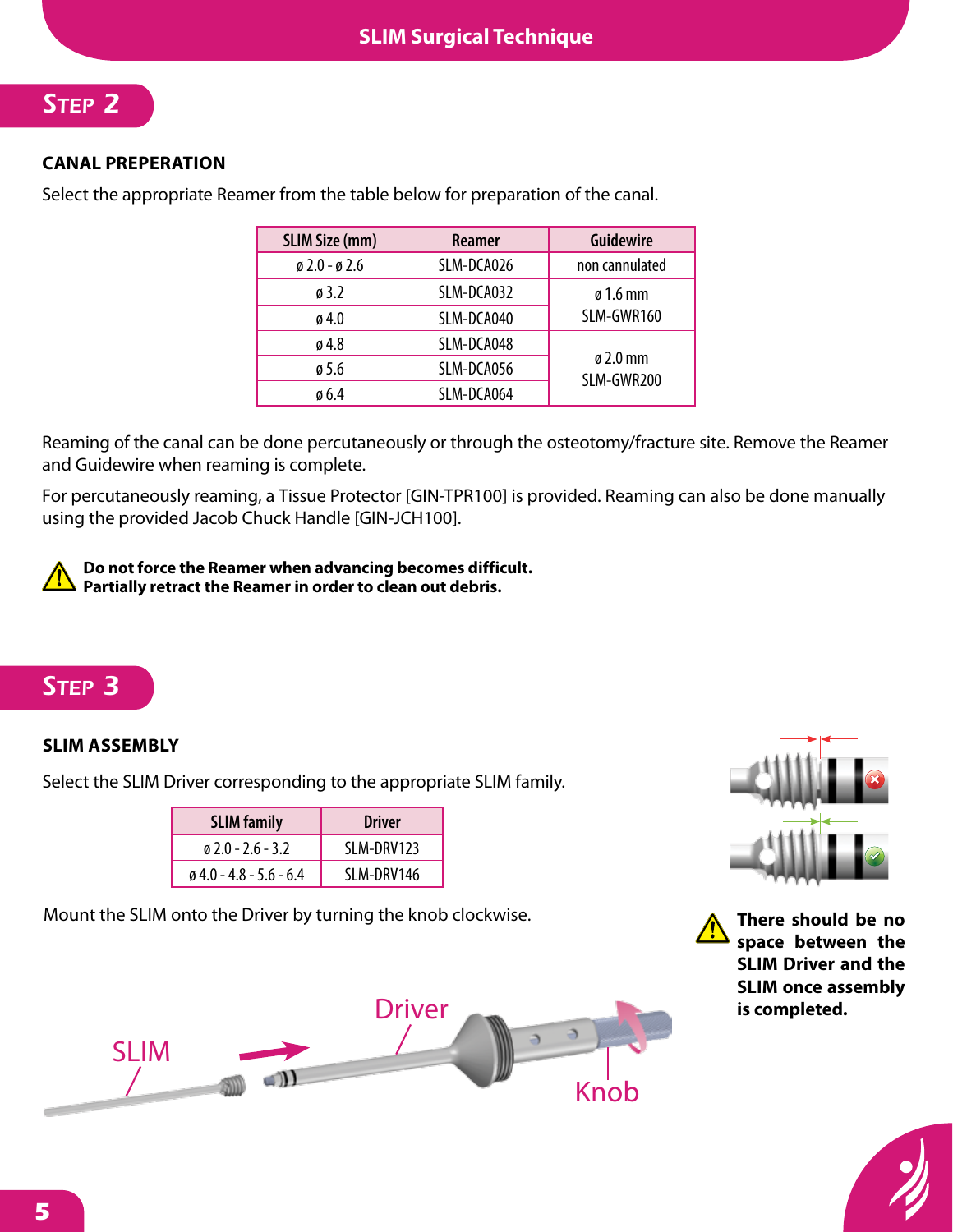Insert the SLIM Driver into the SLIM Handle [SLM-HND100] respecting the orientation of the flats. Complete the assembly by tightening the connector clockwise.



If impaction is necessary, the SLIM Impaction Guide [SLM-IPT100] can be threaded onto the SLIM Handle.



# *Step 4*

### **SLIM INSERTION**

Advance the SLIM through the medullary canal until the conical head reaches the cortex.

**If advancing the SLIM proves difficult, ensure that the SLIM is properly oriented and aligned. Additional reaming might be required.**

Monitor and control the SLIM's advancement in both the AP and Lateral planes to avoid misalignment.

The threaded portion of the head should be completely inserted in the epiphysis, making sure however that no threads are left across the proximal growth plate.

Screw in the head with a clockwise motion in order to complete insertion of the implant. **Do not advance the threaded head by impaction.**





**The handle should remain supported during insertion to avoid bending of the implant caused by the weight of the instrument.**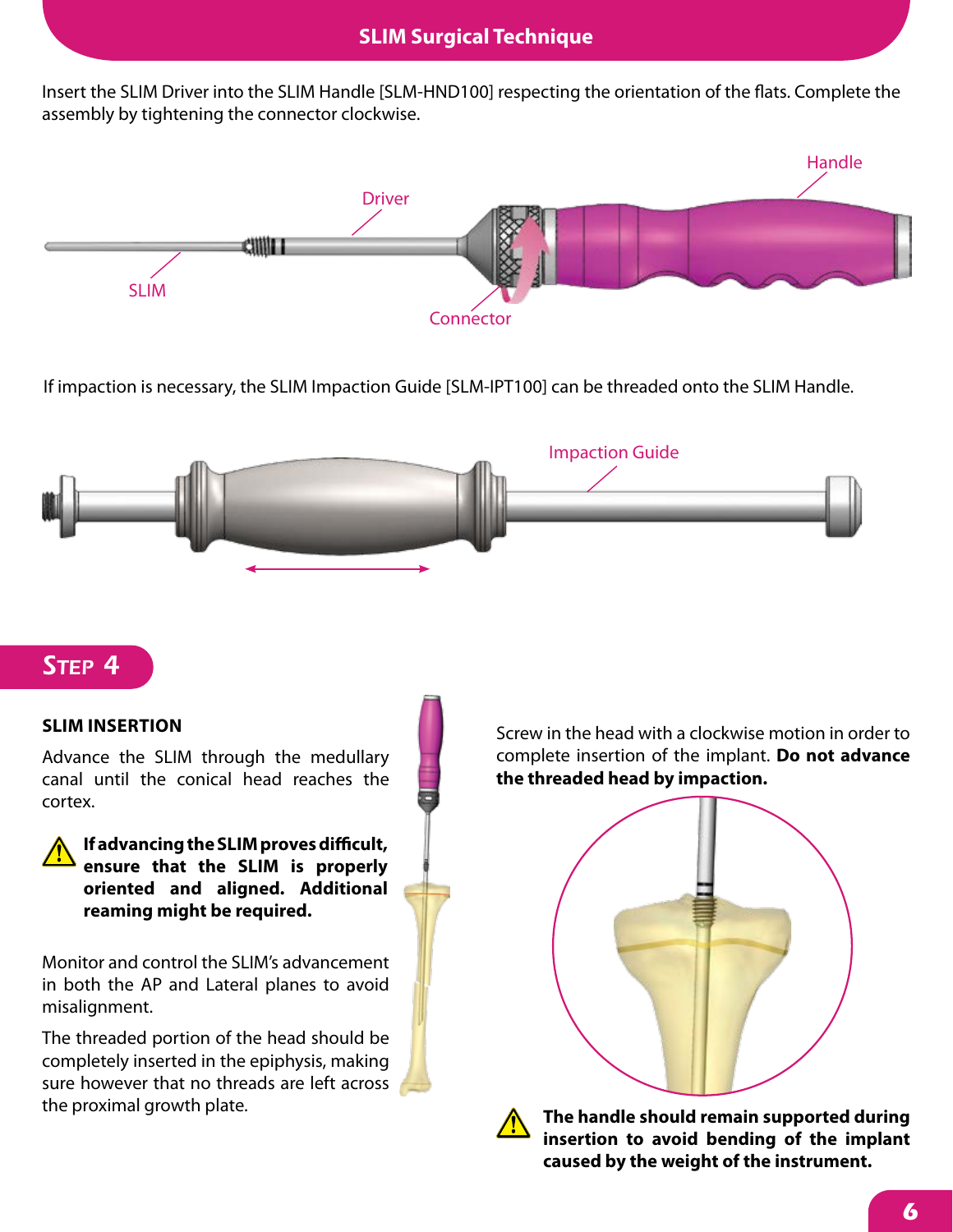# *Step 5*

# **INTERLOCKING (OPTIONAL)**

Interlocking of the SLIM is not necessary, but the following options are available:

| Implant Size (Ø)                                                   | <b>Proximal Locking</b> | <b>Distal Locking</b> |
|--------------------------------------------------------------------|-------------------------|-----------------------|
| $\emptyset$ 2.0 mm<br>$\varnothing$ 2.6 mm<br>$\varnothing$ 3.2 mm | 2.0 mm pin              | N/A                   |
| $\varnothing$ 4.0 mm<br>$Ø$ 4.8 mm                                 | 2.0 mm pin              | N/A                   |
| $\varnothing$ 5.6 mm<br>$\emptyset$ 6.4 mm                         | 2.0 mm pin              | 2.0 mm pin            |

### **Table 2: Pin Size Chart**

Align the C-arm with the hole until a perfect circle is visible in the center of the screen. The SLIM can be rotated via the handle to help with this alignment. Place the appropriate pin [Ref Table 2] on the skin over the center of the hole and make a stab incision.



Push the pin through the hole in the SLIM, up to the far cortex, to lock the SLIM in place. Cut or bend the pin to secure in place.

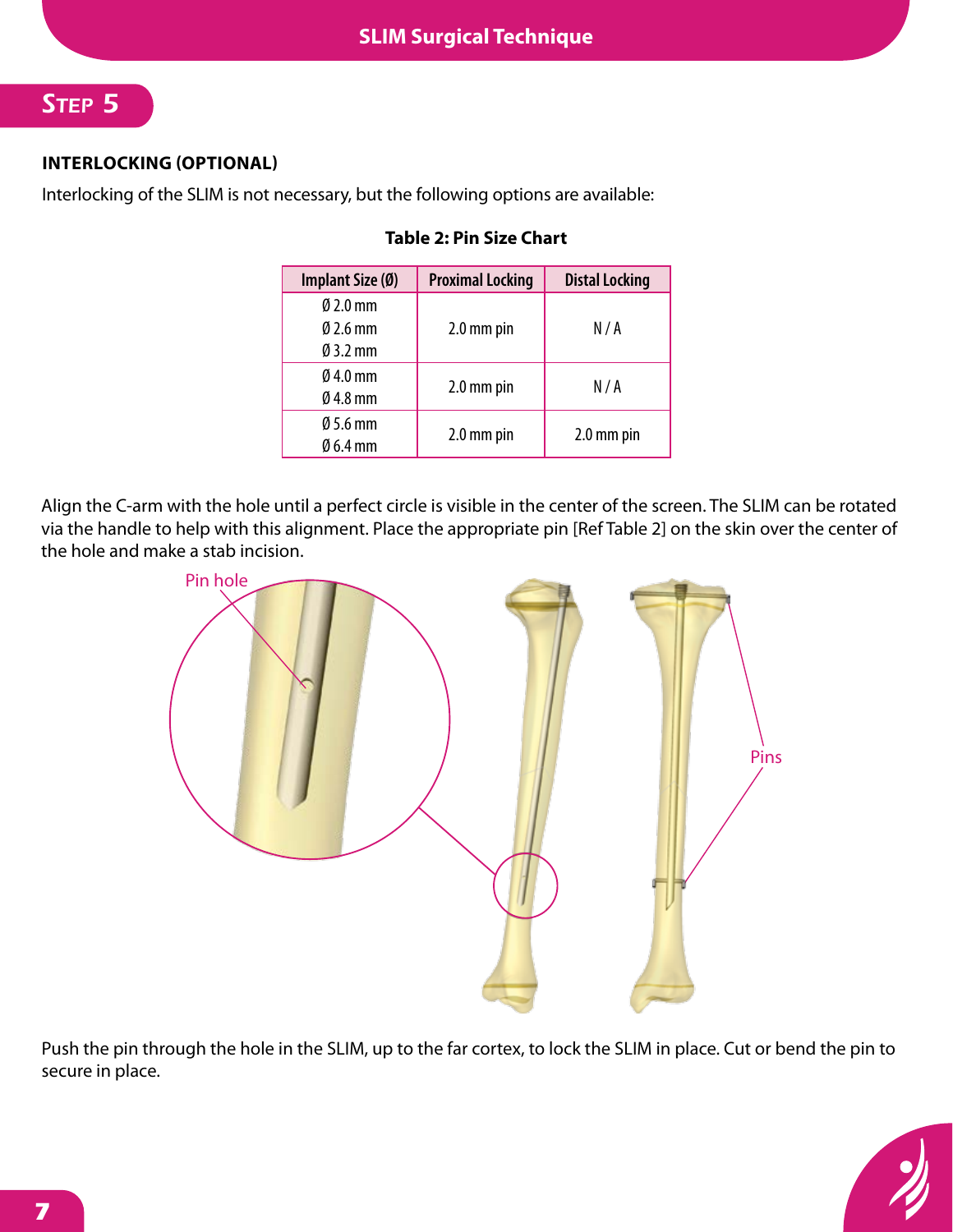Once the SLIM is fully inserted, remove all instrumentation.

If unscrewing the SLIM Handle or SLIM Driver proves difficult, the Multipurpose Wrench [SLM-MPW100] and the Knob Wrench [SLM-KNW100] can be used to facilitate disassembly.

> **Maintain the Multipurpose Wrench in place while rotating the Knob Wrench counter-clockwise to release the SLIM.**

# *Step 6*

# **SLIM CAP INSERTION**

Select the appropriate Cap from the table below to protect the internal features and facilitate future removal of the SLIM.

# **Table 3: Cap Selection**

Thread the Cap into the SLIM's head with the SLIM Cap Driver [SLM-CDR100].

# *Retrieval of the slim*

- Use the SLIM Cap Driver to remove the Cap.
- Remove any locking pins.
- Follow Step 3 to assemble the SLIM Instrumentation onto the SLIM.
- Unscrew the head of the SLIM via a counter-clockwise rotation.
- Extract the rest of the SLIM by applying gentle blows on the SLIM Impaction Guide with the integrated mass.

SLIM Cap Driver